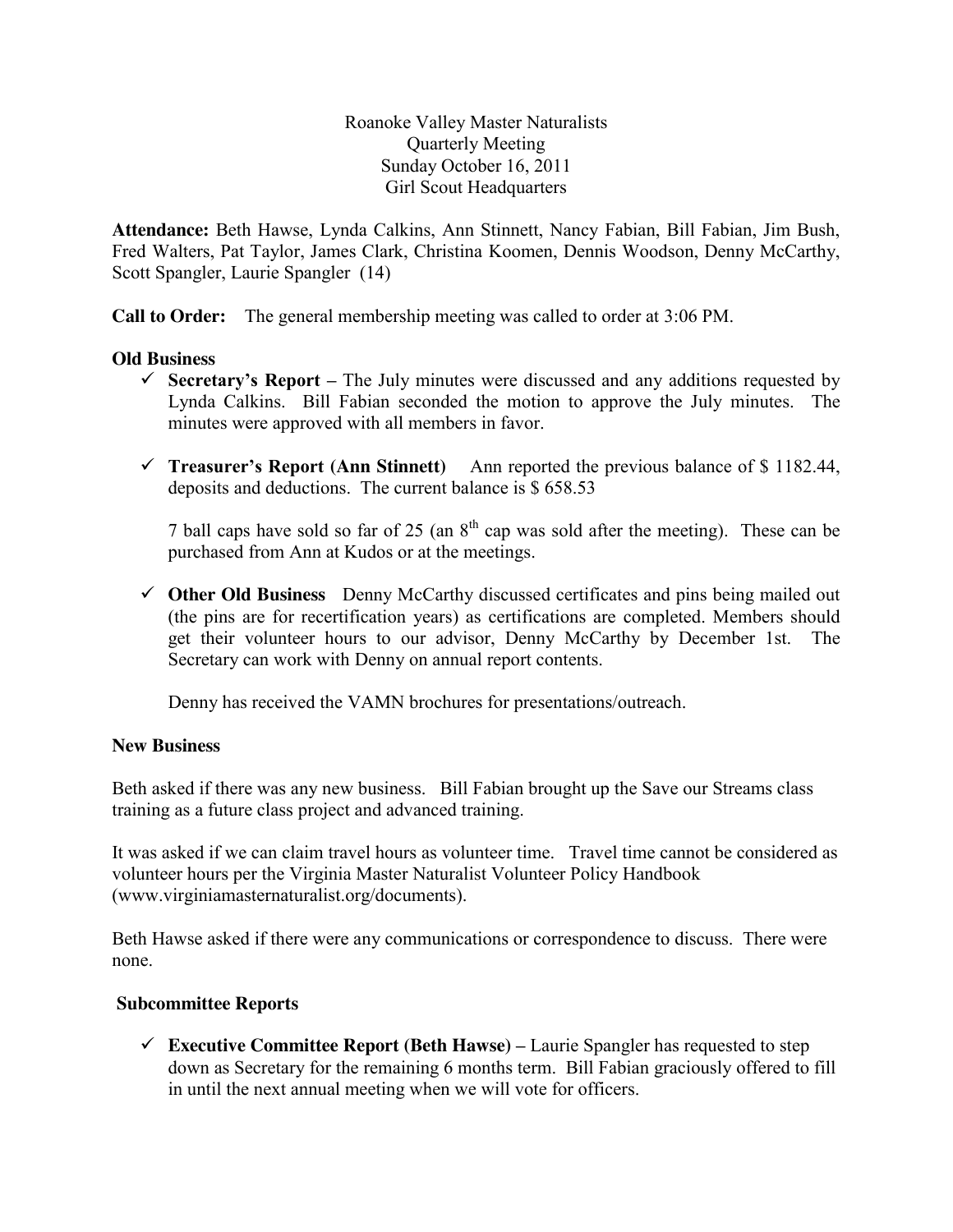We will mail a letter to members with an update on each member's needs for completion of their certification. Letters will go out by Dec 1 so they can verify hours and class needs to complete certification.

 **Curriculum Committee Report (Lynda Calkins)** We will meet soon (by January) to begin planning Fall 2012 class We will have makeup trips and classes in spring for members still needing to complete their certification.

Bill Fabian and Ann Stinnett expressed interest in participating on this committee. Additional members interested in participating on the committee may contact Lynda for details.

 **Membership/Marketing Committee Report (Christina Koomen)** We discussed considering venues like Roanoke Outdoor Circus for future educational booth displays for our VAMN chapter. Beth Hawse offered use of pelts, skulls and other artifacts (with Douthat State Park brochures) for display. Lynda Calkins suggested a tri-fold display like the Allegheny Chapter's display which was very nicely done. Christina will get the foam tri-fold board and will get suggestions for material. Lynda Calkins moved to allocate up to \$ 100 for Christina to develop a display board for marketing, Nancy Fabian seconded the motion. All present were in favor, none opposed. Nancy Fabian also volunteered to assist the marketing committee with the display board and booth set-up at local events.

Beth requested a volunteer to get a Virginia Department of Game and Inland Fisheries (VDGIF) collections permit for chapter. Dennis Woodson volunteered to get a permit from VDGIF in the name of our Chapter to cover collections of flora and fauna for educational display.

Members should be aware that a separate state display permit is needed to display live reptiles and amphibians. Permit information can be found on the VDGIF website (http://www.dgif.virginia.gov/permits/).

Christina has communicated with Rob Miller regarding our Facebook and Internet web site. She asked what we would like to see on these sites. Beth mentioned photos (make sure that membership media release has been signed on initial application). Chapter members can send Christina photos or other activities to be placed in media.

Denny McCarthy will work with Christina on getting proposal links on the website. Christina asked about removing the calendar and blog from our website. Would a News and Events section be more appropriate? Discussion ensued. Laurie Spangler suggested web address links on our website for members to search for advanced training and volunteer opportunities.